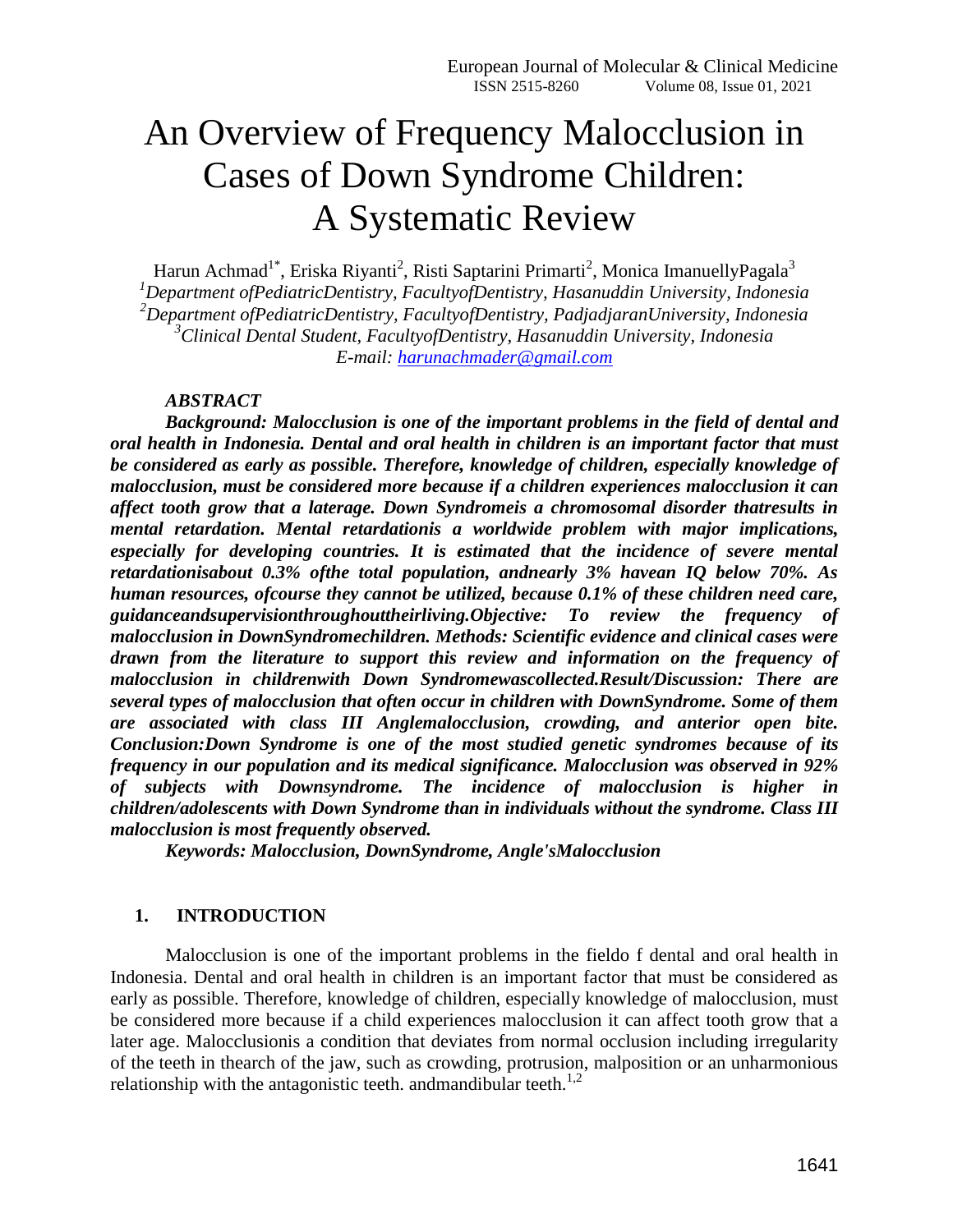The occurrence of malocclusion is very much influenced by heredity inherited fromparentsandenvironmentalfactorssuch as bad habitsand diet. Usuallythesetwofactorsmanifest as animbalance in thegrowthanddevelopmentofthedentofacialstructuresresulting in malocclusion. The influenceofthesefactorscandirectlyorindirectlyleadtomalocclusion. Heredity has a majorinfluenceonmalocclusion, forexamplethesize, shape, and number of teeth that grow out of line with the arch of the jaw, causing crowding of teeth. Children still havephysicalandpsychologicallimitations, in accordancewithongoinggrowthanddevelopment. Itis not uncommon for children who are in theirinfancy, have problems with their teeth. Malocclusioniscommonatages 9-12 years, thisisthesecondphaseofthemixedtoothperiod. During this period there was a change in dimensions from primary teeth to permanent teethwhichcausedmanyproblems. Occlusionsometimesbecomesunsuitable, resulting in overcrowdedteeth, crossbites, open bites, deepbites, and permanent toothloss due to caries.<sup>3</sup>

DownSyndromeis a chromosomal disorder thatresults in mental retardation. Mental retardationis a worldwide problem withmajorimplications, especiallyfordevelopingcountries. Itisestimatedthattheincidenceofsevere mental retardationisabout 0.3% ofthe total population, andnearly 3% havean IQ below 70%. As human resources, ofcoursetheycannotbeutilized, because 0.1% ofthesechildrenneedcare, guidanceandsupervisionthroughouttheirliving. The frequencyofDownsyndromeincreaseswithincreasingageofthemother. Whilethe disorder occurred in only 0.04% (4 in 10,000 births) ofchildrenborntowomenunder 30 yearsofage, theriskroseto 0.92% (92 outof 10,000) formothersaged 40 andevenhigherforoldermothers. Downsyndrome's correlation with maternal age has not been explained.<sup>4</sup>

Downsyndromewasfirstdescribedby a doctorfromEnglandnamedLangdonDown in 1866.1,2 Thissyndromeiscausedby a congenitalanomalyofautosomalchromosomes (non-sex chromosome) onchromosome 21.<sup>1-3</sup>Downsyndromeis a chromosomal disorder atbirththatisquitecommon in theworld. WHO reports, theestimatedincidenceisbetween 1 in 1,000 to 1 in 1,100 births. There are currently 8 millionsufferers in theworld. Eachyearanestimated 3,000 to 5,000 children are bornwithDownsyndromeandthere are about 250,000 families in the United States whereonememberofthefamily has this syndrome.<sup>3</sup>The latest data from the Basic HealthResearch(2013) statesthat until nowtherehavebeen 300,000 cases of children with DownSyndrome in Indonesia.<sup>5</sup>

## **2. MATERIALS AND METHODS**

Scientific evidence and clinical cases were drawn from the literature to support this review and information on the frequency of malocclusion in Down Syndrome children was collected.

#### **LITERATURE SEARCH**

A systematic review of the literature was carried out looking for all publishedarticlesontherelationshipof dental conditionstotheincidenceofstunting in children. On December 21<sup>st</sup>, 2020, a literaturesearchwascarriedoutusingthefollowingkeywords: "*Malocclusion in children, Downsyndrome, MalocclusionandDownsyndrome, Dental and oral healthforchildrenwithDownsyndrome*." The followingdatabases were searched: PubMedandGoogleScholar.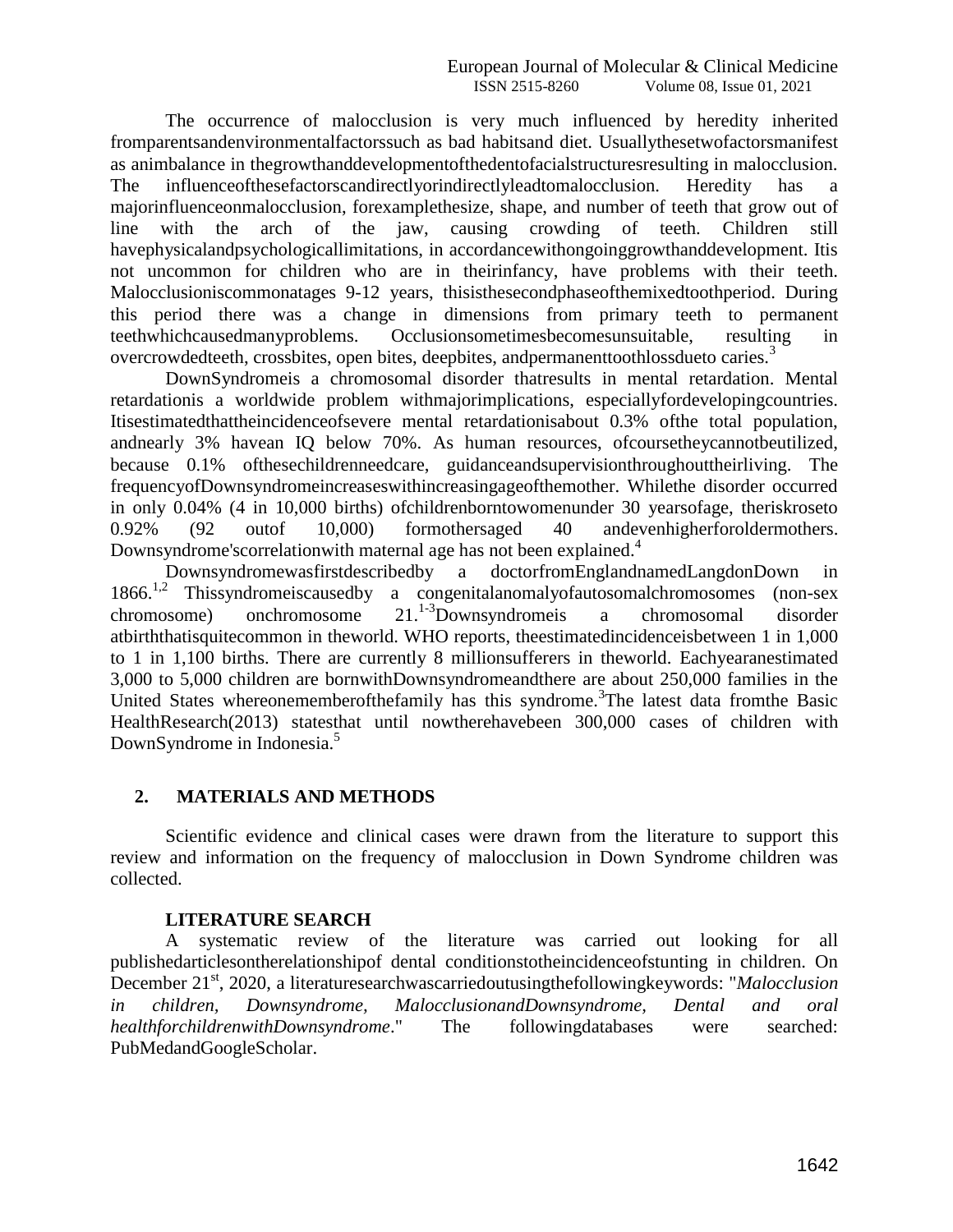## **3. DISCUSSION**

# **1. Definition of Malocclusion**

There are various diseases and disorders that affect tooth function, one of which is malocclusion. Malocclusionis a formofocclusionthatdeviatesfromthestandardformthatisaccepted as a normal form. Malocclusionisalso a conditionthatdeviatesfrom normal occlusionincludingirregularityoftheteeth in thearchofthejaw, such as overcrowded, protrusive, malpositionordisharmoniousrelationshipswiththeantagonistteeth. Occlusionissaidtobe normal iftheteeth are arranged in an orderly arch and there is a harmonious relationship between the maxillary and mandibular teeth.<sup>3,6</sup>

# **2. EtiologyofMalocclusion**

KusyolaConstantyalsoexplainsthecausesoftoothdeformities in children, which are as follows:

a. Bad habits

A habitis a certainactionthatisrepeated over and over again, while oral habitis a habitthatcancausechanges in occlusalrelationshipssuch as suckingand biting thelips, pushingthejawforward, pushingthetongue, or biting nails.

b. Genetics

For example, mothers who have small teeth and fathers who have large jaws, tend to have children with small jaws and large teeth, automatically causing the teeth to crowd.

c. Trauma

Hard impact on the mouth and injuring the jaw and teeth is also a cause of malocclusion. Environmental factors that can cause malocclusion include disease, nutritional status, and oral habits. $\frac{7}{7}$ 

## **3. Definition of Down Syndrome**

Understanding Down Syndrome, syndrome is defined as a symptom or sign that appears together (Alwi, 2002:1069). Meanwhile, the word down used in this case is a term taken from doctor from England, namely John Langdon Down. Kosasih (2012:79) states that Down syndrome is a condition of underdevelopment in the physical and mental development of children caused by abnormalities in chromosomal development. Chromosomes are special fibers that are present in every cell in the human body, where there is genetic material that determines a person's characteristics. Wiyani (2014: 113-114) complements the explanation that Down syndrome occurs because of an abnormality in the  $21<sup>st</sup>$  chromosome arrangement of 23 human chromosomes. In normal humans, 23 chromosomes pair up to 46. In people with Down syndrome, the number 21 chromosome is three (trisomy), bringing the total to 47 chromosomes. This excessive amount results in shocks in the cellular metabolic system, which eventually leads to Down syndrome.<sup>8</sup>

## **4. Epidemiology of Down Syndrome**

Epidemiologyisthe study ofthepatternsandcausesofhealth-relatedtraits in a givenpopulation. The results of these studies form the basis forinterventionaltreatment. For Downsyndrome (DS), suchepidemiologicalstudiesbegan in the mid-1800s when several physicians described a group of patients, who had mental retardation and short stature alongwithcertainfacialcharacteristics, includingslantedeyeslits, epicanthalfolds, flat nosebridges, andprotrudingtongue. J. LangdonDown, forwhomDown syndromeisnamed, makes a significantcontributiontotheepidemiologyofthesyndromebyemphasizingthatthis set of clinical findingsis a distinctentity, and that affected individuals can be distinguished from a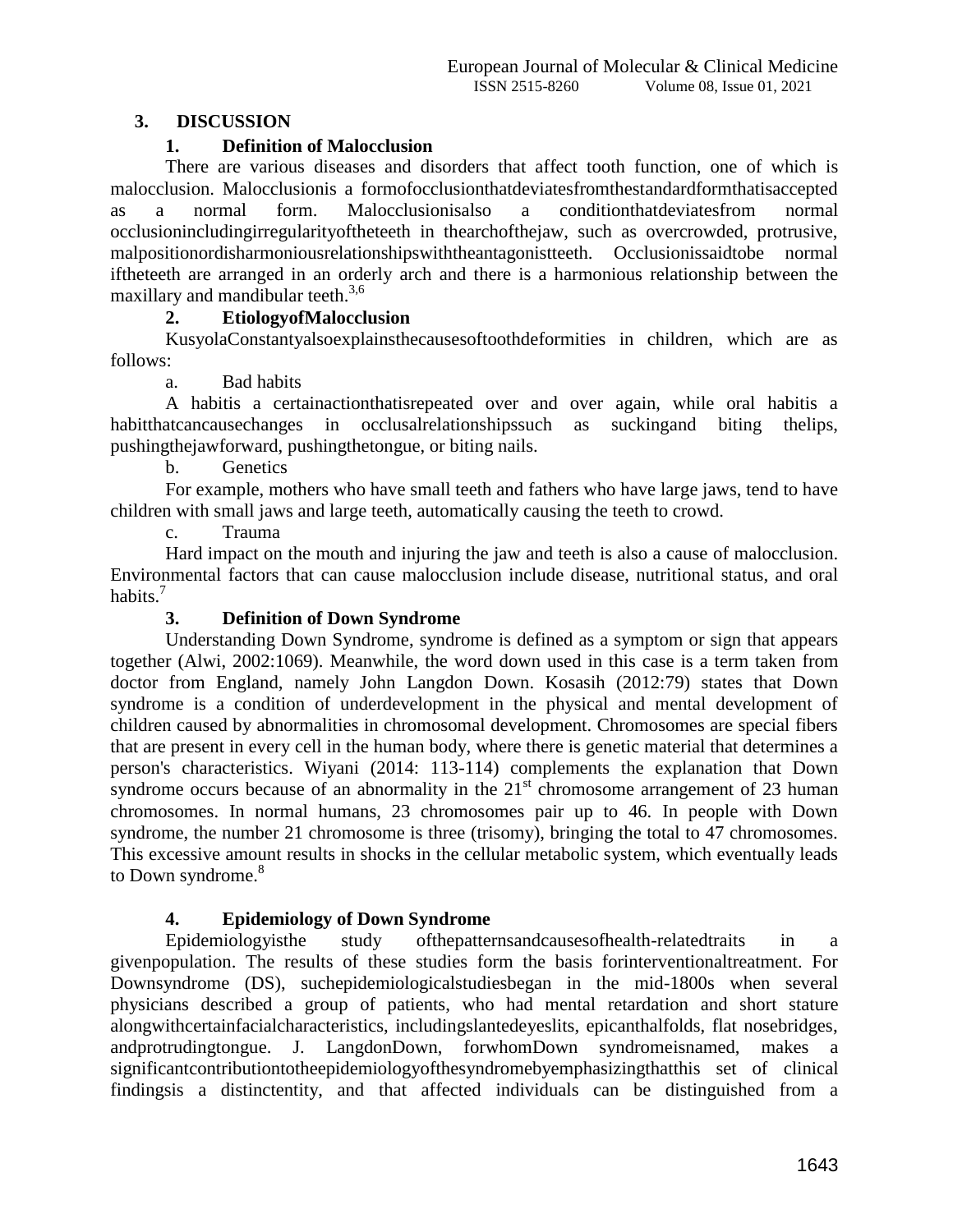heterogeneousgroupofallpersonswithintellectualdisabilities. In an excellent review of Down syndrome's history, Rynders and Pueschel continued the story of Down syndrome's recognition in to the late 1800s andearly 1900s.

Now, Down syndrome ortrisomy 21 is one of the most studied human aneuploid conditions. This review will focus on the current literature relating to two distinct, butrelated, epidemiological fields of Down syndrome. First, we will review the prevalence of Down syndrome and its associated risk factors. We will focus on meioticnond is junction of chromosome 21, the most common cause of Down syndrome. Second, we will review studies on the prevalence of birth defects and abnormalities associated with Down syndrome. As each topic deservesanentirejournal, wewillconcentrateon a fewexemplarystudiestoillustratetheprogressmade in the field and tooutline a potential genetic epidemiological study design capable of uncovering thebiologicalmechanismsunderlyingchromosome 21 nondisjunctionanditsclinical consequences.<sup>9</sup>

## **5. Malocclusion in DownSyndromeChildren**

| N  | <b>Author and Titles</b>   | Ye | <b>Result and Conclusion</b>                                     |
|----|----------------------------|----|------------------------------------------------------------------|
| 0. |                            | ar |                                                                  |
| 1. | Siti Salmiah, Nurul Sukma  | 20 | Result:                                                          |
|    | Mustafa                    | 16 | The<br>resultsofthis<br>study                                    |
|    |                            |    | foundthattheprevalenceofmalocclusionbasedonAn                    |
|    | DescriptionofMalocclusiona |    | gle'sclassification in Downsyndromechildrenaged                  |
|    | nd Bad Habits of 6-18      |    | 6-18 years in specialschools in Medan City was                   |
|    | YearsofDownSyndromePati    |    | ofthechildren<br>31.71%<br>had<br>Class<br>$\mathbf{I}$<br>molar |
|    | ents in Medan City.        |    | relationships, 3.66% Class II, and 48.78% Class                  |
|    |                            |    | III. The mostcommonformsofmalocclusion were                      |
|    | Journal: Dentika Dental    |    | crossbites,<br>namely<br>42.68%,<br>anterior                     |
|    | Journal, Vol 19, No. 1,    |    | followedbycrowding 39.02%, anterior open bites                   |
|    | 2016: 42-46                |    | 23.17%, and posterior crossbites 21.95%. The                     |
|    |                            |    | highest bad habits were tonguethrusting, namely                  |
|    |                            |    | 41.46%, mouthbreathing 40.24%, bruxism 37.8%,                    |
|    |                            |    | fingersucking 36.58%, and nail or finger<br>biting               |
|    |                            |    | 21.95%.                                                          |
|    |                            |    |                                                                  |
|    |                            |    | Conclusion:                                                      |
|    |                            |    | The prevalence of malocclusion and bad habits in                 |
|    |                            |    | Downsyndromechildrenisquitehigh.                                 |
|    |                            |    | Thisneedstobe<br>a                                               |
|    |                            |    | concernofparents/guardians/caregiverstominimize                  |
|    |                            |    | these<br>bad                                                     |
|    |                            |    | habitssothatchildren'schewingandphoneticscanfun                  |
|    |                            |    | ctionoptimally.<br>This<br>study                                 |
|    |                            |    | showsthatthehighprevalenceofthese<br>bad                         |
|    |                            |    | habitsleadsto a highprevalenceofmalocclusion in                  |
|    |                            |    | peoplewithDownsyndrome.                                          |
| 2. | Bauer Danielle, etal.      | 20 | Result:                                                          |
|    |                            | 12 | The<br>DownSyndrome<br>(DS)<br>had<br>group                      |

**Table 1.**Malocclusion in DownSyndromechildrenbysomeresearch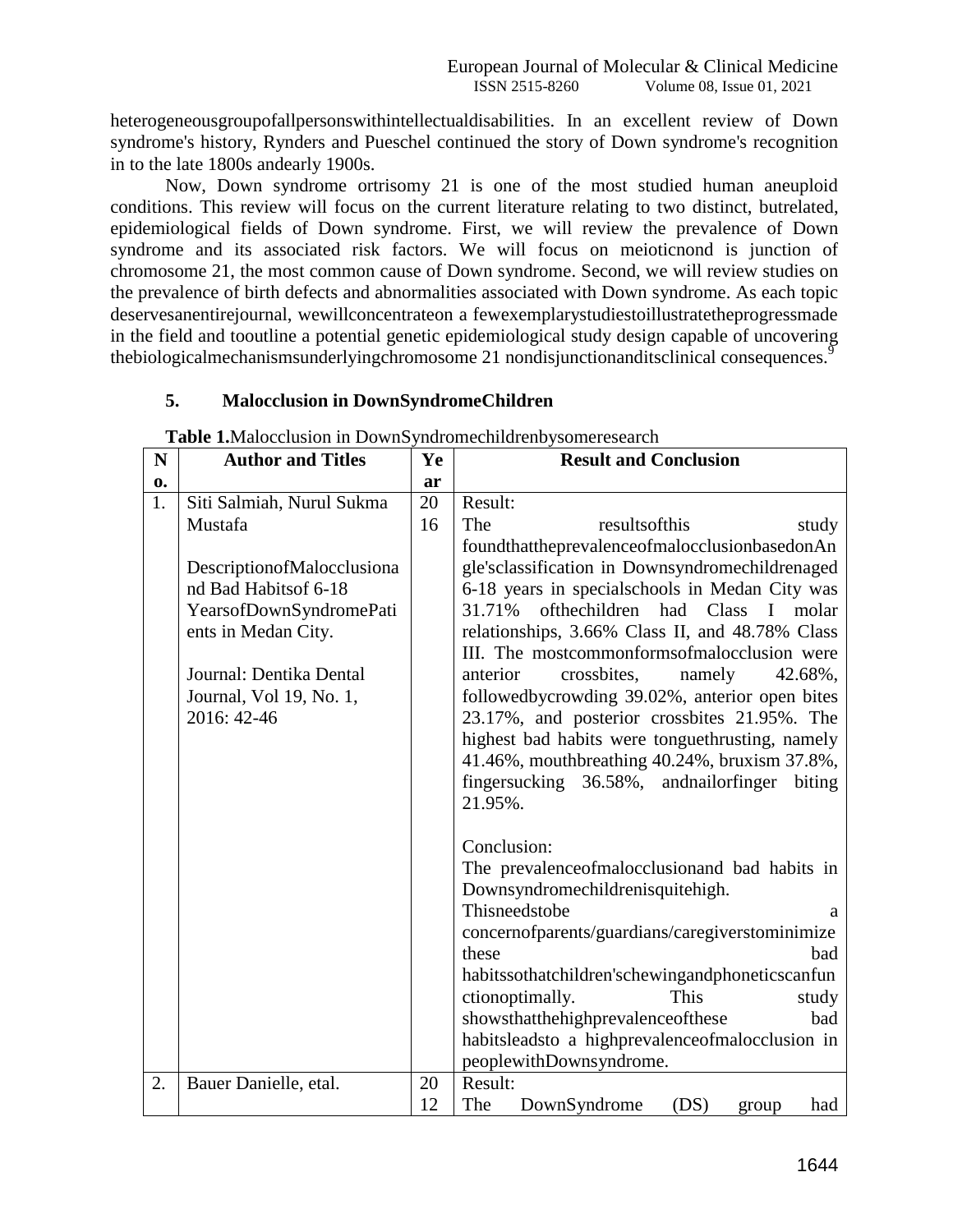|    | SeverityofOcclusalDisharm<br>onies in DownSyndrome<br>Journal : International<br>JournalofDentistry Volume<br>2012, Article ID 872367, 6<br>pages                                             |          | ISSN 2515-8260<br>Volume 08, Issue 01, 2021<br>significantlyhigher PAR and ICON scores, as<br>well as 10 times.<br>moreteeth were lost than in the<br>non-Down<br>syndromegroup.<br>The<br>Down<br>syndromegroupwaspredominantlyClass<br>III<br>malocclusion, with the presence of both anterior and<br>posterior crossbites in themajorityofpatients. The<br>non-Down<br>syndromegroupmostlyexperiencedClass I or II<br>malocclusionwithmissingteethandfewercrossbites.<br>syndromegroupalso<br>The<br>Down<br>had<br>moreseveremalocclusionbasedonocclusaltraitssuc<br>h asopen biteandmalocclusiontypes.                                                                                                                                                                        |
|----|-----------------------------------------------------------------------------------------------------------------------------------------------------------------------------------------------|----------|------------------------------------------------------------------------------------------------------------------------------------------------------------------------------------------------------------------------------------------------------------------------------------------------------------------------------------------------------------------------------------------------------------------------------------------------------------------------------------------------------------------------------------------------------------------------------------------------------------------------------------------------------------------------------------------------------------------------------------------------------------------------------------|
|    |                                                                                                                                                                                               |          | Conclusion:<br>The<br>syndromegroup<br>Down<br>had<br>veryseveremalocclusion,<br>whilethecontrolgroupfromtheuniversityclinic had<br>moreseveremalocclusionthanthecontrolgroupfrom<br>privatepractice.                                                                                                                                                                                                                                                                                                                                                                                                                                                                                                                                                                              |
| 3. | Victor Paulo, etal.<br>Malocclusion in<br>childrenandadolescentswith<br>Downsyndrome: A<br>systematicreviewand<br>meta-analysis<br>Journal: Int J<br>PaediatrDent. 2019<br>Jul;29(4):524-541. | 20<br>19 | Result:<br>Elevenpublications<br>included<br>were<br>in<br>thesystematicreviewandeight were meta-analyzed.<br>Meta-<br>analysisshowedthatmalocclusionwasmoreprevale<br>children/adolescentswithDown<br>nt<br>in<br>syndromeforClassIII<br>Angle<br>malocclusion<br>(riskdifference [RD]=0.40; confidence interval<br>[CI]=0.33, 0.46), posterior crossbites. (riskratio<br>$[RR]=3.09;$ $CI=2.02,$<br>$4.73$ ,<br>anterior<br>crossbite(RR= $2.18$ ; CI=1.41, 3.39), and anterior<br>open bite (RD = $0.21$ ; CI = 0.06, 0.36).<br>Conclusion:<br>The<br>incidenceofmalocclusionishigher<br>in<br>children/adolescentswithDown syndromethan in<br>individuals without the syndrome.<br>The<br>strengthoftheevidencefromtheanalyzedstudies,<br>however, isconsideredmoderateandlow. |
| 4. | MestrovicSenka, etal.<br>PrevalenceofMalocclusion<br>1n<br>PatientswithDown'sSyndro<br>me                                                                                                     | 20<br>02 | Result:<br>Malocclusionwasfound in 92% of subjects. Class<br>malocclusionwasobservedmostfrequently<br>Ш<br>(43.8%). Unilateral crowdingandcrossbite were<br>found in 15% of subjects. Bilateral crossbites were<br>found<br>5.4%<br>in<br>of subjects.<br>Prematuretoothlosswasobserved<br>in<br>only<br>1%                                                                                                                                                                                                                                                                                                                                                                                                                                                                        |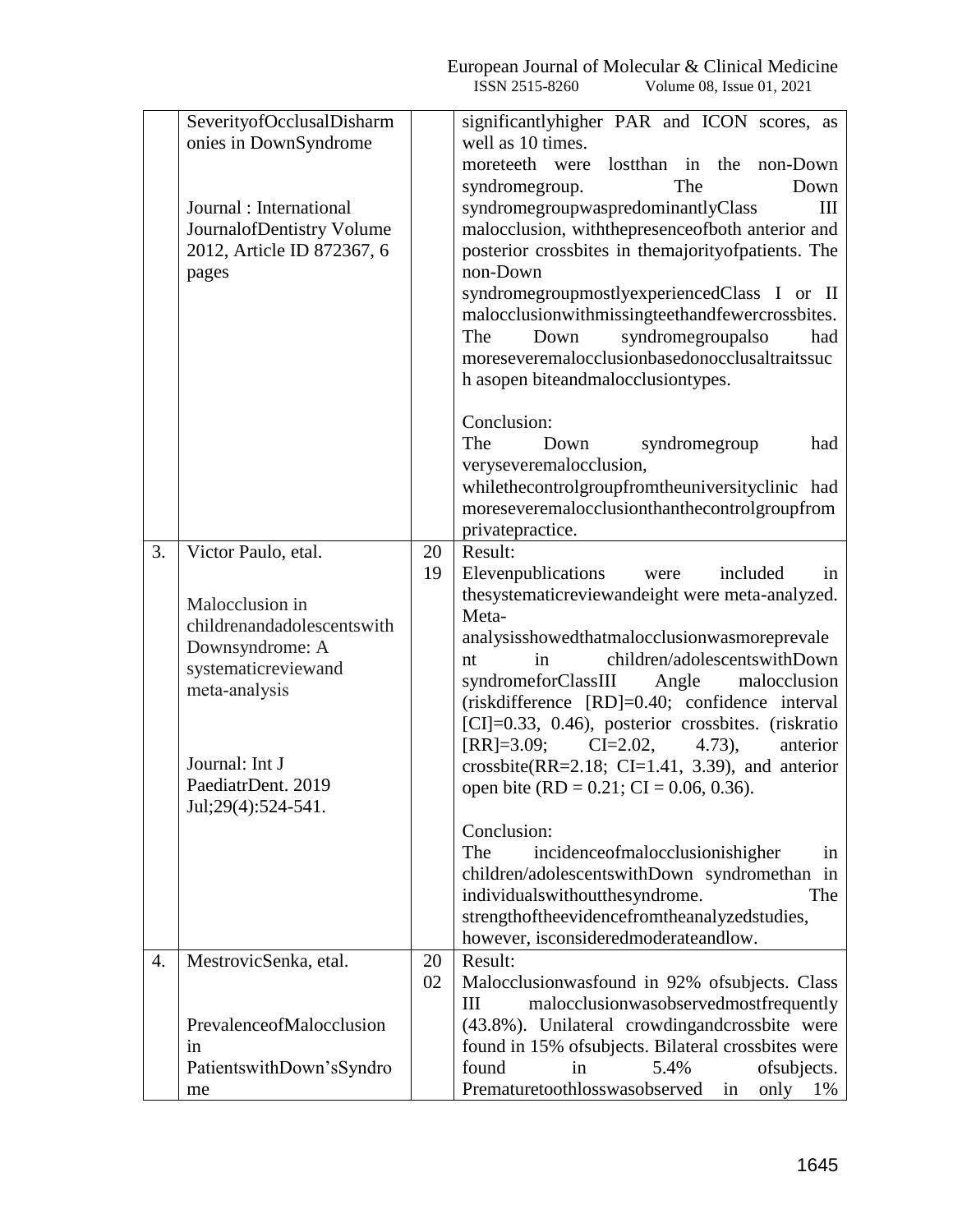|    | Journal: Acta                                                                                                                                        |          | division<br>ofsubjectswhereasClass<br>$\overline{2}$<br>$\rm{II}$<br>malocclusionwas<br>recorded<br>in<br>not                                                                                                                                                                                                                                                                                                                                                                                                                                                                                                                                                                                                                                                                                                                                                                                                                                                                                                                                                                                                                                                                                                                                                                                                                                          |
|----|------------------------------------------------------------------------------------------------------------------------------------------------------|----------|--------------------------------------------------------------------------------------------------------------------------------------------------------------------------------------------------------------------------------------------------------------------------------------------------------------------------------------------------------------------------------------------------------------------------------------------------------------------------------------------------------------------------------------------------------------------------------------------------------------------------------------------------------------------------------------------------------------------------------------------------------------------------------------------------------------------------------------------------------------------------------------------------------------------------------------------------------------------------------------------------------------------------------------------------------------------------------------------------------------------------------------------------------------------------------------------------------------------------------------------------------------------------------------------------------------------------------------------------------|
|    | StomatolCroat, Vol. 36, br.<br>2, 2002.                                                                                                              |          | the examined subjects.                                                                                                                                                                                                                                                                                                                                                                                                                                                                                                                                                                                                                                                                                                                                                                                                                                                                                                                                                                                                                                                                                                                                                                                                                                                                                                                                 |
|    |                                                                                                                                                      |          | Conclusion:<br>Malocclusionwasobserved<br>92%<br>in<br>of subjects with Downsyndrome.<br>Class<br>Ш<br>malocclusionwasmostfrequentlyobserved, namely<br>ofcases.<br>43.8%<br>in<br>Unilateral<br>crowdingandcrossbite were found<br>15%<br>in<br>ofsubjects. Bilateral crossbites were found in                                                                                                                                                                                                                                                                                                                                                                                                                                                                                                                                                                                                                                                                                                                                                                                                                                                                                                                                                                                                                                                        |
|    |                                                                                                                                                      |          | 5.4% of subjects. Premature toothloss was observed<br>in only 1% of subjects.                                                                                                                                                                                                                                                                                                                                                                                                                                                                                                                                                                                                                                                                                                                                                                                                                                                                                                                                                                                                                                                                                                                                                                                                                                                                          |
| 5. | Marques Leandro Silva,<br>etal.<br>Downsyndrome: a<br>riskfactorformalocclusionse<br>verity?<br>Journal: Braz Oral Res<br>[online]. $2015;29(1):1-7$ | 20<br>15 | Result:<br>As shown in Table 1, individual the control group<br>had a greaterincidence of diastema ( $\geq 2$ mm)<br>andoverjet $( \geq 4$ mm). Differences<br>were<br>alsofoundwithrespecttofacetypeandAngleclassific<br>ationbetweenthetwogroups.<br>The<br>shortfacepatternandClass III Anglemalocclusion<br>morefrequentamongindividuals with Down<br>were<br>syndrome, whereasthe long facepatternandClass<br>$\mathbf{I}$<br>Anglemalocclusion<br>were<br>morefrequentamongindividualsin thecontrolgroup<br>(Table<br>1). Malocclusions everity was greater among individu<br>alswithDown<br>syndromecomparedwiththose<br>in<br>thecontrolgroup (p=0.028). Takingintoaccount<br>individual, social, andbehavioralfactors, therewas<br>a<br>greaterfrequencyofseveremalocclusionamongindi<br>vidualsaged>10 yearsandamongthosewith<br>a<br>historyofpretermbirth, lipdisability,<br>mouthbreathingpattern,<br>andfacialpatternlength<br>(Table 2).<br>Conclusion:<br>Verticalandtransversechanges in occlusion, such<br>as mandibularprotrusions, anterior open bites, and<br>crossbites<br>posterior<br>were<br>significantlymorefrequentamongindividualswithD<br>syndromethan<br>in<br>thecontrolgroup.<br>own<br>Relateddeterminantfactorstheseverityofthemalocc<br>lusionwasDown syndrome, historyprematurebirth,<br>and long facialpatterns. |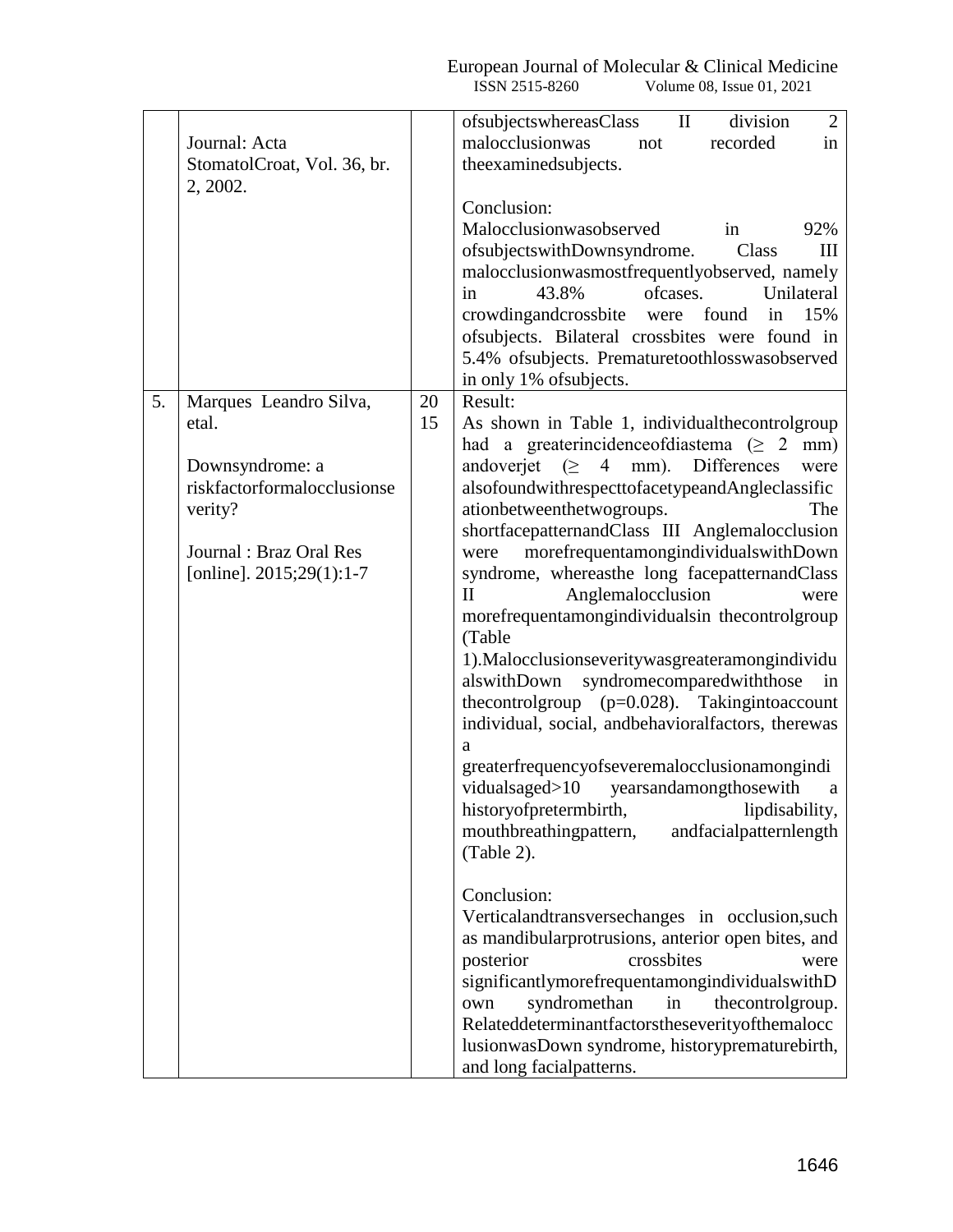Based on the results of the studies included in this review it seems that there is a relationshipbetweenthestateoftheteethandtheincidenceofstunting in children. Thisseemstobeshown in theresultsofotherstudiesby Siti Salmiah and Nurul Sukma Mustafa in 2016. In this study, themalocclusiontobestudiedincludesmalocclusionof molar relationshipsbasedonAngle'sclassificationandvariousgeneralformsthatcanbeobservedclinicallysuc h as anterior and posterior crossbites, bites. anterior opening, andcrowding, andthetypesof bad habitscommonlyexperiencedbychildrensuch as mouthbreathing, tonguethrusting, nailorfinger biting, fingersucking, andbruxism. The mostcommonformofmalocclusion in Down'ssyndromechildrenafter anterior crossbitewascrowding, whichwas 39.02%. Theseresults are consistentwiththeresultsofresearchconductedbyMestrovicetal.whichplacescrowding as thesecondhighestformofmalocclusion in Down's syndrome children.<sup>10</sup>

The samethingseemstobeshown in thesecond study byBauer Danielle etalin 2012. In this study, discussingthepossibilityofmalocclusionexperiencedbyDownsyndromesufferersdueto a different palatal shape in individualswith DS than in the normal populationduetoitsnarrowarchand V-shape. A narrowmaxillaand normal transversedimensionsofthemandible are possibleetiologiesof posterior crossbite, eitherunilaterallyorbilaterally. In a study byUongetal.They foundthatthesizeofsofttissuessuch as thetongueandsoftpalate in Down syndromewascomparable in sizeto normal childrenofthesameage, butthatthewidthanddepthofthehardpalate were reduced. Therefore, thegeneralunderdevelopmentofthemaxillaandpalatineappearstopushagainstthetongue, andmakesitimpossibletodevelopthemaxilla as occurs in normal tongue posture.<sup>11</sup>

In a third study by Victor Paulo, etal. in 2019, italsoshowedthatDown syndromeofchildren/adolescentsshowed a higherprevalenceofclass III Anglemalocclusion, posterior, and anterior crossbiteand anterior open bite. This study showednodifferencesbetweengroupsregardingAngleclass III malocclusionandcrowding. Severalfactorsreported in theliterature are associatedwith a higherprevalenceofmalocclusionamongDown syndromeindividuals. Anterior crossbiteandClass III Anglemalocclusion are commonocclusalfeatures in Down syndromechildren/adolescents. Thesecharacteristicsmaybeassociatedwithmaxillaryhypoplasticityandmandibularprognathism, thecraniofacialfeaturescommonlyobserved in Down syndromeindividuals. Indeed, theprimarybone disorder affectingtheorofacialstructures in Down syndromeisunderdevelopmentorhypoplasiaofthemidface area.<sup>12</sup>

In thefourth study byMestrovicSenka, etal. in 2002. This study alsodiscussestherelationshipbetweenmalocclusion in peoplewithDownsyndromebasedon gender. In this study Class III malocclusionwasfoundtooccurtwice as often in male subjectsthan in womenwithDownsyndrome. In contrast, thefrequencyof unilateral and bilateral crossbites in womenwasthreetimesthatofmen. The frequencyofothermalocclusionswasthesame in bothsexes. In the total numberofmalocclusions, Class III malocclusionwasobservedmostfrequently, namely in 47.6% of cases (in 36.9% and 10.7% in boysandgirls, respectively).<sup>13</sup>

And in a recent study byMarques Leandro Silva, etal. in 2015. In contrasttoseveralpreviousstudieswhichsuggesttherelationshipbetweentheincidenceofstuntingandt hepresenceofcariesanddescribethe oral healthofchildren. In this study, theauthorswrotethatthemostfrequentmalocclusionsamongindividualswithDown syndrome were mandibularprotrusion, anterior open bite, and posterior crossbite. This finding confirms the results of another study that reported high prevalence values formal occlusions stemming from transverse and verticalocclusalchanges. Such changes are associated with in sufficientdevelopmentofthebones, hypotoniaoftheorofacialmusclesandthepositionofthetongue.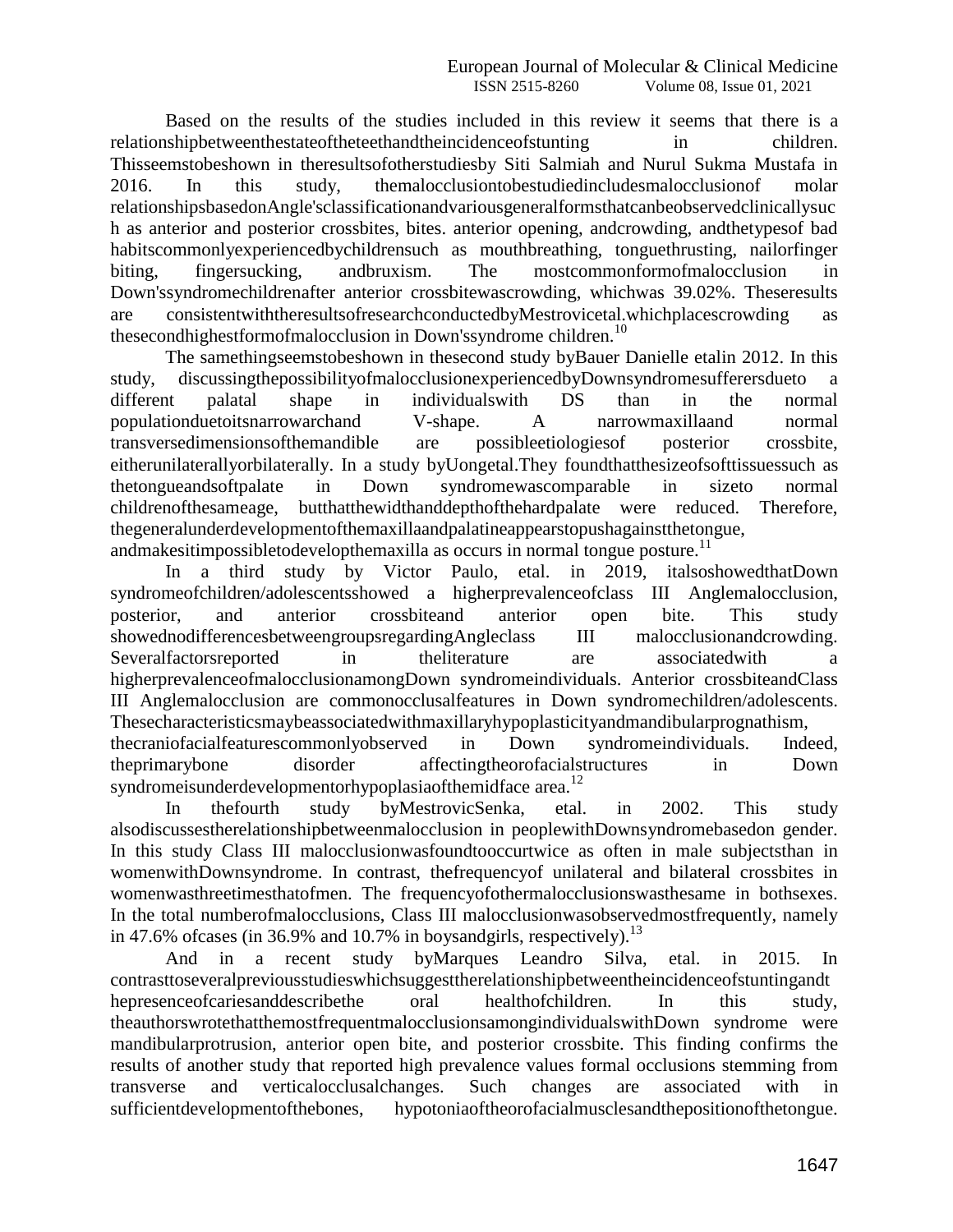Hypotoniamuscles, which are associatedwithdecreased oral volume and are characterizedby a deepatresicpalate, canleadto a habitualtendencytostickthetongue over theteethoroutsidethemouth. DS sufferers generally have a short facial patternand reduced development of the middle third of the face, resulting in an Class IIIAnglemalocclusion relationship.14,15,16,17,18,19,20

### **4. CONCLUSION**

Down Syndrome is one of the most studied genetic syndromes because of its frequency in our population and its medical significance. Malocclusion was observed in 92% of subjects with Downsyndrome. The incidence of malocclusion is higher in children/adolescents with Down syndrome than in individuals without the syndrome. Class III malocclusion is most frequently observed.

#### **5. REFERENCES**

- 1. Djunaid A, Gunawan PN, Khoman JA. Description of knowledge about the appearance of malocclusion in Christian primary school students 67. Dental Journal (eG); 2013. 1 (1).
- 2. Laguhi VA, Anindita PS, Gunawan PN. Features of malocclusion using HMAR in patients in the dental and oral hospital of Sam Ratulangi Manado University:Dental Journal (eg); 2014.2(2).
- 3. DeOnis M, Branca F. ChildhoodStunting: a global perspective. Maternal &ChildNutrition (2016), 12 (Suppl. 1), pp. 12-26
- 4. Wijayanti P, Krisnawati, Ismah N. Description of malocclusion and need for orthodontic treatment in children aged 9-11 years (preliminary study at AtTaufiq Elementary School, CempakaPutih, Jakarta); the journal of the Indonesian Dentists Association;2014.63 (1).
- 5. Hafsah A. Down Syndrome. Physics Education, Jakarta State University.June. 2020
- 6. SitiSalmiah, NurulSukma Mustafa. Description of malocclusion and bad habits of people with Down syndrome aged 6-18 years in Medan.Dentika Dental Journal, Vol 19, No. 1, 2016: 42-46
- 7. Loblobly M, Anindita PS, Leman MA. Malocclusion description is based on the handicapping malocclusion assessment record index in Manado Senior High School 9 students: Dental Journal (eG); 2015. 3(2).
- 8. Achmad Harun, Natsir M, Samad R. Malocclusion in childrenandtheirtreatment.Jakarta:Sagung Seto. 2016
- 9. Rohmadheny PS. Studikasusanakdownsyndrome case study of down syndrome child. Care Journal Special Edition Scientific Meeting (Vol. 03 Number.3rd March 2016)
- 10. Sherman SL, etal.Epidemiology of down syndrome. Mental retardation and developmental disabilities research reviews 13: 221 – 227 (2007)
- 11. SitiSalmiah, NurulSukma Mustafa. Description of Malocclusion and Bad Habits of 6-18 Years of Down Syndrome Patients in Medan City.Dentika Dental Journal, Vol 19, No. 1, 2016: 42-46
- 12. Bauer Danielle, et al.Severity of Occlusal Disharmonies in Down Syndrome. International Journal of Dentistry Volume 2012, Article ID 872367, 6 pages
- 13. Victor Paulo, et al.Malocclusion in childrenandadolescentswithDownsyndrome: A systematicreviewand meta‐analysis.Int J PaediatrDent. 2019 Jul;29(4):524-541.